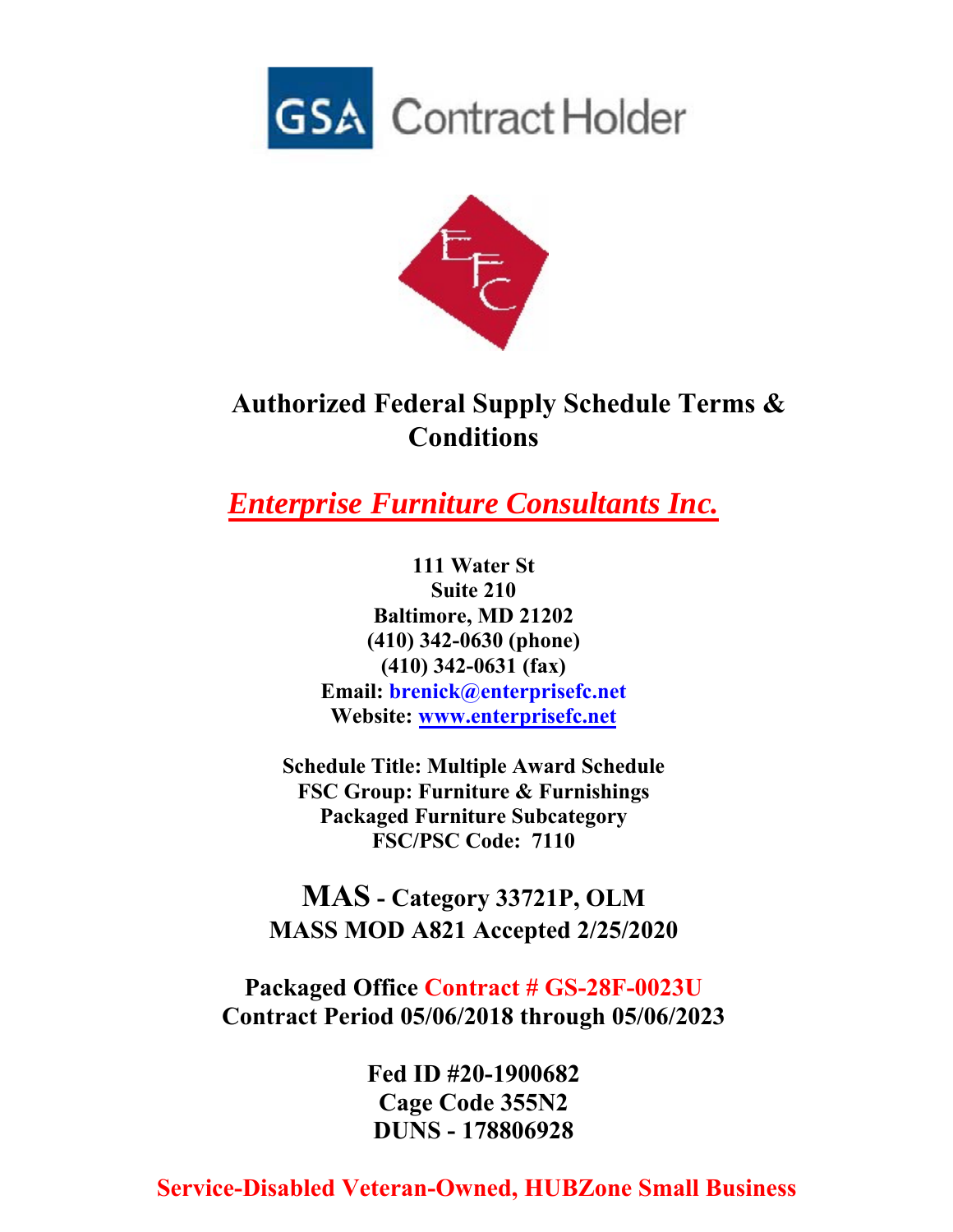Customer Information 1a. Category 33721P - Packaged Office Contract 1b. Services Rates:

Installation: GSA schedule rates for standard furniture installation services (normal business hours, no stair carry, no other trades in space, no removal of existing product, no storage) to range from 12% to a rate not to exceed 25% of the discounted net price to the customer, inclusive of the IFF.

Additional charges may apply for: Weekends, Holidays and Overtime; Payment of Union Labor and/or Prevailing Wage or GSA teaming projects. Additional charges may also apply for other extraordinary circumstances approved by the GSA Contracting Officer and will be negotiated on a project-by-project basis.

Minimum charge of \$150.00 per order applies.

Design: \$75 per hour.

Ancillary Services: \$79 per hour for Supervisor and \$65 per hour for Installer.

Site Preparation: \$79 per hour for Supervisor and \$65 per hour for Installer.

Storage & Warehousing: Number of skids x \$50 per skid per month.

Project Management: \$75 per hour.

Additional charges may apply for: Weekends, Holidays and Overtime; Payment of Union Labor and/or Prevailing Wage or GSA teaming projects. Additional charges may also apply for other extraordinary circumstances approved by the GSA Contracting Officer.

2. Enterprise Furniture Consultants, the contract holder will pay IFF fees for all the subcontractors included as part of this Packaged Office contract, unless noted under GSA Teaming Agreement.